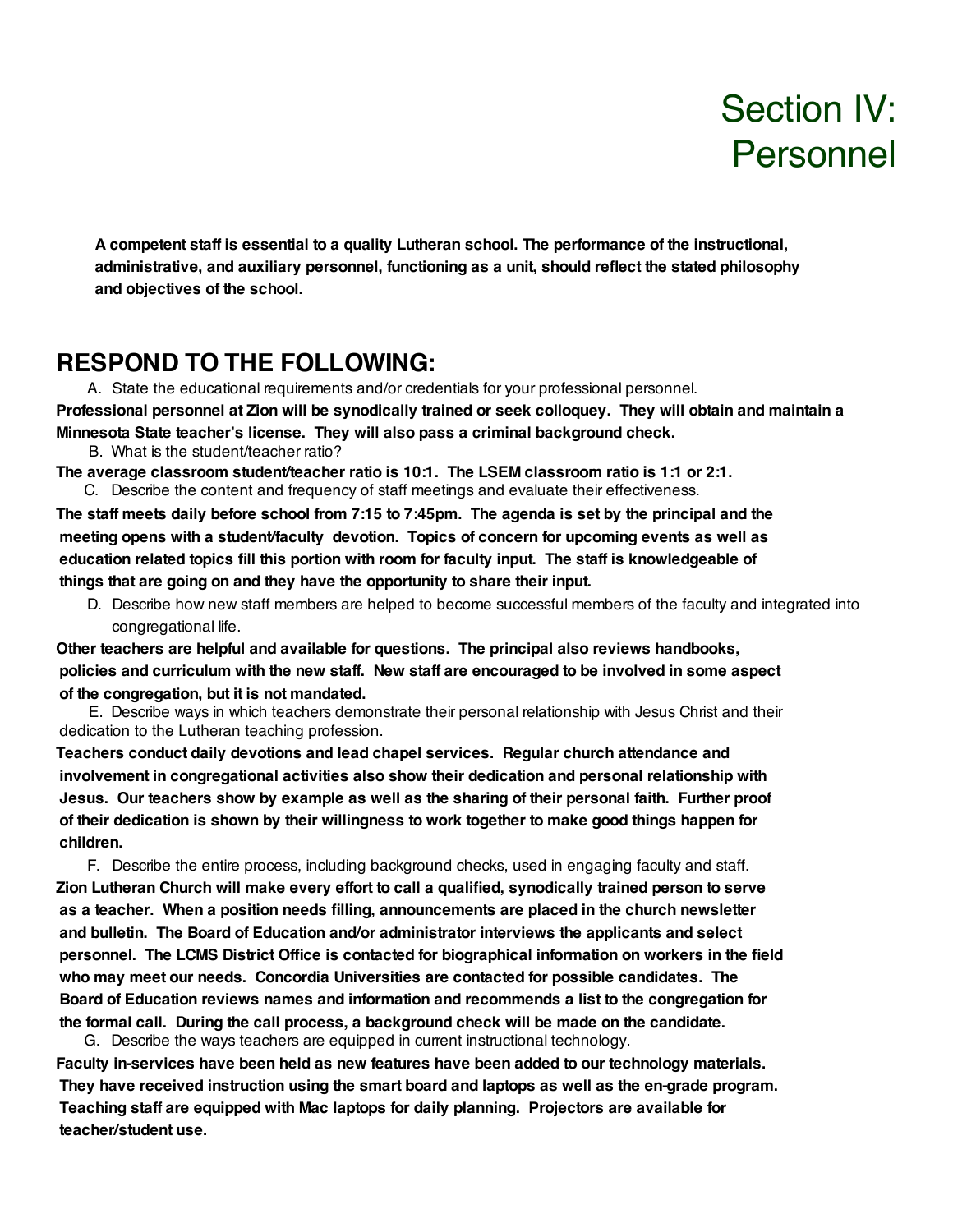H. Describe the ways staff members are equipped in current technology.

**Staff members would consist of the school/church secretary and school cook.The school/church secretary continues to stay updated on current software. Our cook is assisted by the school secretary in all on-line correspondence with the state. Both the secretary and cook received training by the state to complete their reports on-line. All staff have cell phones for communication.**

## **ATTACHMENTS:**

- Your staff development plan.
- Policy and Procedures on Preparing Volunteers.
- The faculty handbooks.
- Job descriptions for all positions.

### **Standard 4:**

### A Qualified and Competent Staff Serves the School.

# **REQUIRED INDICATOR OF SUCCESS:**

Indicate whether or not the school meets the required indicator of success by circling **Yes** or **No.**

YES<sup>N</sup> NO 4:01<sup>\*</sup> All school personnel demonstrate agreement with the stated school mission.

# **GENERAL INDICATORS OF SUCCESS**

General Indicators of Success help the school quantify its compliance with the Required Standard. Evaluate your school's compliance with each General Indicator of Success using the criterion defined below. In the "Comments" section related to that indicator, specify how your school falls short of full compliance for any indicator marked less than "**Met in Full.**"

**Met in Full**—The indicator of success has been completely accomplished by the school. It is verifiable through evidence and documentation.

**Mostly Met**—The indicator of success has been partially accomplished by the school. Documentation and evidence regularly indicate that the school is well on the way toward full accomplishment of the indicator. **Rarely Met**—Infrequent implementation of an indicator of success. This indicator rarely occurs in the school and evidence and documentation for compliance are minimally present.

**Not Presently Met**—There has been no progress by the school toward the accomplishment of this indicator of success

**4:02** All full-time faculty members are on or eligible to be on the roster of the Synod.

**\_\_3\_Met in Full (3) \_\_\_Mostly Met (2) \_\_\_Rarely Met (1) \_\_\_Not Presently Met (0) \_\_3\_\_\_**

**4:03** Professional staff members have appropriate teaching certificate(s) from the state and meet requirements for their specific assignments.

**\_3\_\_Met in Full (3) \_\_\_Mostly Met (2) \_\_\_Rarely Met (1) \_\_\_Not Presently Met (0) \_\_3\_\_\_**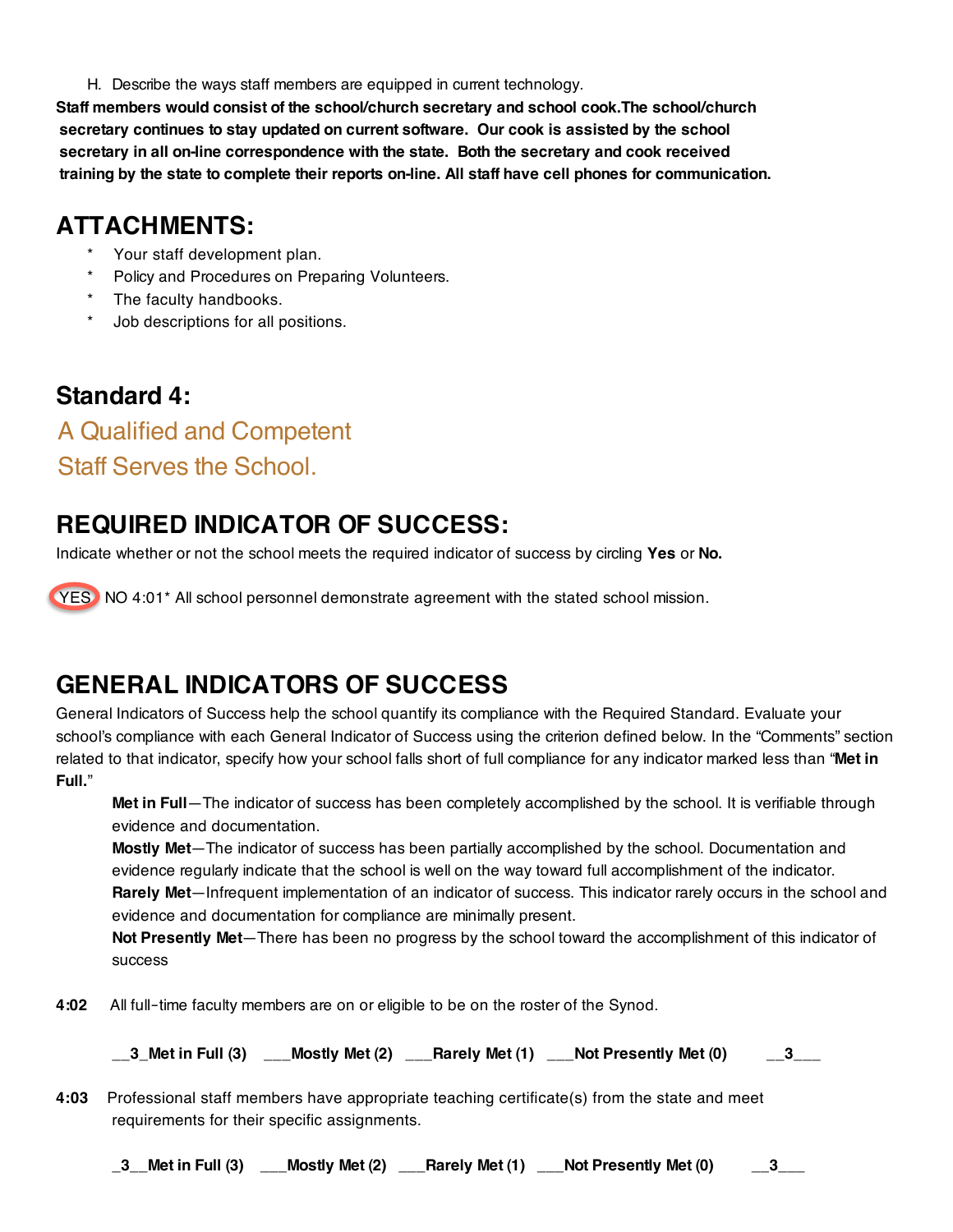**4:04** Each teacher holds a bachelor's degree.

**\_3\_\_Met in Full (3) \_\_\_Mostly Met (2) \_\_\_Rarely Met (1) \_\_\_Not Presently Met (0) \_\_\_3\_\_**

**4:05** The average student/professional personnel ratio is appropriate for the age and level of the students and ensures optimal student growth. The number of staff persons is adequate to provide effective instruction and supervision for students at all school activities.

**\_3\_\_Met in Full (3) \_\_\_Mostly Met (2) \_\_\_Rarely Met (1) \_\_\_Not Presently Met (0) \_\_3\_\_\_**

**4:06** Support staff (e.g. teacher assistants, student teachers, nurse) meets state standards for their specific assignments.

**\_3\_\_Met in Full (3) \_\_\_Mostly Met (2) \_\_\_Rarely Met (1) \_\_\_Not Presently Met (0) \_\_3\_\_\_**

**4:07** Appropriate policies related to support staff are established and practiced.

**\_3\_\_Met in Full (3) \_\_\_Mostly Met (2) \_\_\_Rarely Met (1) \_\_\_Not Presently Met (0) \_\_3\_\_\_**

**4:08** Adequate training for support staff is provided.

**\_\_3\_Met in Full (3) \_\_\_Mostly Met (2) \_\_\_Rarely Met (1) \_\_\_Not Presently Met (0) \_\_\_3\_\_**

- **4:09 Appropriate policies and training for volunteers is in place.**
	- **\_3\_\_Met in Full (3) \_\_\_Mostly Met (2) \_\_\_Rarely Met (1) \_\_\_Not Presently Met (0) \_\_3\_\_\_**
- **4:10** If specialists (e.g., counseling, guidance, special education, physical or occupational therapy, reading, speech) are needed by students in the school, the school provides them or makes referrals to specialist as appropriate.

**\_3\_\_Met in Full (3) \_\_\_Mostly Met (2) \_\_\_Rarely Met (1) \_\_\_Not Presently Met (0) \_\_3\_\_\_**

**4:11** Academic transcripts, copies of state teaching certificates, and other necessary information about all professional personnel are kept on file in the office.

**\_3\_\_Met in Full (3) \_\_\_Mostly Met (2) \_\_\_Rarely Met (1) \_\_\_Not Presently Met (0) \_\_3\_\_\_**

**4:12** Processes for teacher supervision/evaluation/growth have been adopted and are implemented by the administrator.

**\_3\_\_Met in Full (3) \_\_\_Mostly Met (2) \_\_\_Rarely Met (1) \_\_\_Not Presently Met (0) \_\_\_3\_\_**

**4:13** Teachers attend workshops, conferences, seminars and training appropriate to their position. LCMS rostered teachers are provided with opportunities to attend LCMS events.

**\_3\_\_Met in Full (3) \_\_\_Mostly Met (2) \_\_\_Rarely Met (1) \_\_\_Not Presently Met (0) \_\_3\_\_\_**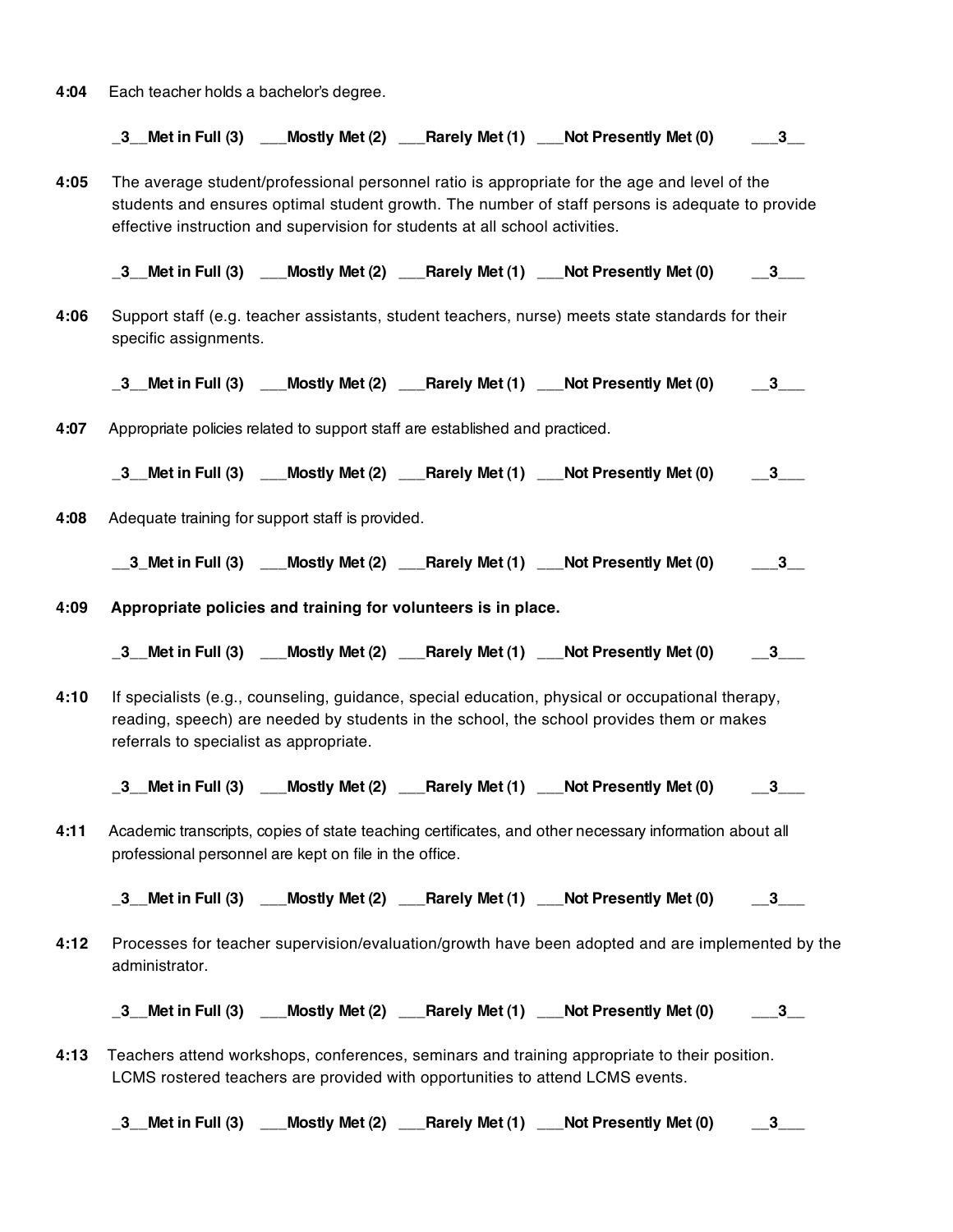**4:14** Each teacher demonstrates a personal relationship with Jesus Christ and a commitment to teaching Lutheran teaching.

**\_3\_\_Met in Full (3) \_\_\_Mostly Met (2) \_\_\_Rarely Met (1) \_\_\_Not Presently Met (0) \_\_\_3\_\_**

**4:15** Each teacher is a member of at least one professional organization.

**\_3\_\_Met in Full (3) \_\_\_Mostly Met (2) \_\_\_Rarely Met (1) \_\_\_Not Presently Met (0) \_\_3\_\_\_**

**4:16** A program of staff development is provided wherein professional personnel have opportunities and support for professional and spiritual growth.

**\_\_\_Met in Full (3) \_2\_\_Mostly Met (2) \_\_\_Rarely Met (1) \_\_\_Not Presently Met (0) \_\_\_2\_\_ Comment: Staff development opportunities are presented for the staff (i.e. in-service regarding evaluation of teaching style and student learning styles, CPR, access to educational journals and other professional educators and agencies). Opportunities and support for professional and spiritual growth are available via Bible studies, devotions, prayer at daily staff meetings, etc. Professional growth is further enhanced through the distribution of pertinent information and offering of appropriate workshop opportunities. Funding is not budgeted for staff members wishing to attend a workshop that is suitable for their roles as educators.**

**4:17** A nondiscriminatory salary and benefit scale has been adopted by the board and implemented for all personnel.

**\_\_\_Met in Full (3) \_2\_\_Mostly Met (2) \_\_\_Rarely Met (1) \_\_\_Not Presently Met (0) \_\_\_2\_\_ Comments: Zion's voters at the third quarterly meeting set teacher salaries. Recommendations are given by the church council with consultation of the Board of Education and elders who have** reviewed the District's current compensation table, as well as salaries of the staff of other churches **in the Carver Circuit.**

**4:18** Teachers who have congregational leadership responsibilities (e.g. music, youth, part time educational agencies, athletics) are given appropriate time and compensation for those responsibili‐ ties.

**\_3\_\_Met in Full (3) \_\_\_Mostly Met (2) \_\_\_Rarely Met (1) \_\_\_Not Presently Met (0) \_\_\_3\_\_**

**4:19** Opportunity and support are provided so that all teachers are equipped in current instructional technology.

**\_\_3\_Met in Full (3) \_\_\_Mostly Met (2) \_\_\_Rarely Met (1) \_\_\_Not Presently Met (0) \_\_3\_\_\_**

Total \_\_52\_\_\_\_\_\_